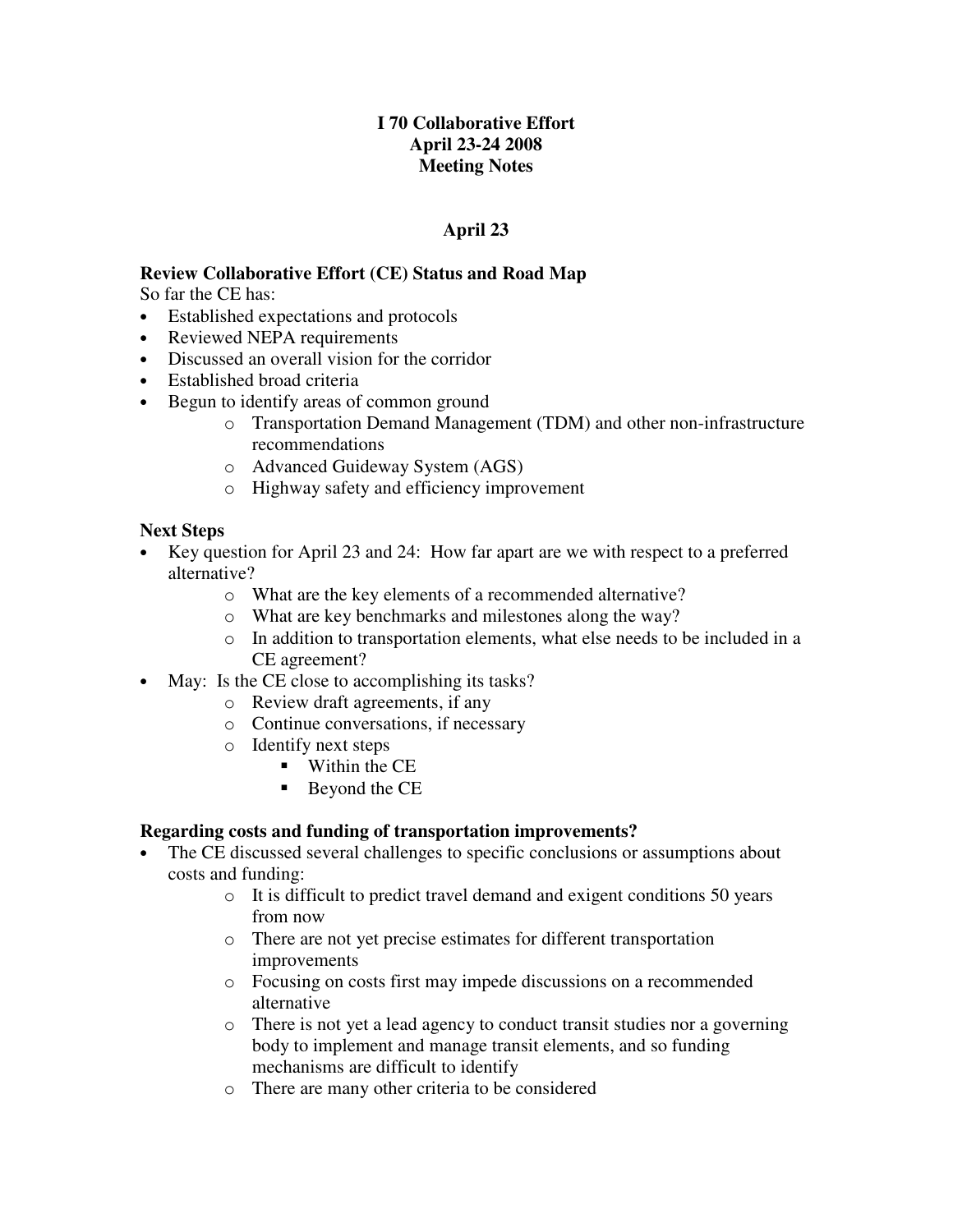### **Small Group Discussion Topics and Tasks**

*In small working groups, participants were asked to perform the following tasks:*

- Identify the key elements of a recommended alternative, specifically, what transportation improvements will be in place in 50 years?
- Look for areas of agreement on interim steps and milestones
- Develop a timeline or approximate timeframes for the different interim steps required to implement the transportation elements

### **Group One**

- The group identified and utilized guiding principals including:
	- o Do not do things unless they are needed;
	- o Things done need to make things better; and
	- o CSS: the right price means completing the right improvements
- The group identified the following elements:
	- o AGS including;
		- Ability to elevate;
		- Ability to go off alignment;
		- Ability to move some freight;
		- Ability to travel from DIA/Front Range to Glenwood and further to Grand Junction in the future; and
		- Ability to work with inter-modal transportation as necessary.
	- o Other
		- Bike and pedestrian improvements;
		- Intelligent Transit Systems;
		- **TDM/TSM:**
		- Additional maintenance:
		- Bus in mixed traffic; and
		- Emergency truck parking.
	- o Highway
		- Dowd area;
		- On/Off highway improvements;
		- Vail pass;
		- Georgetown hill;

Additional, important interim steps

- o I-70 RMRA study;
- o Identification;
- o Alignment study;
- o Public/Private Funding

#### **Group Two**

- Law Enforcement including but not limited to
	- o Chain law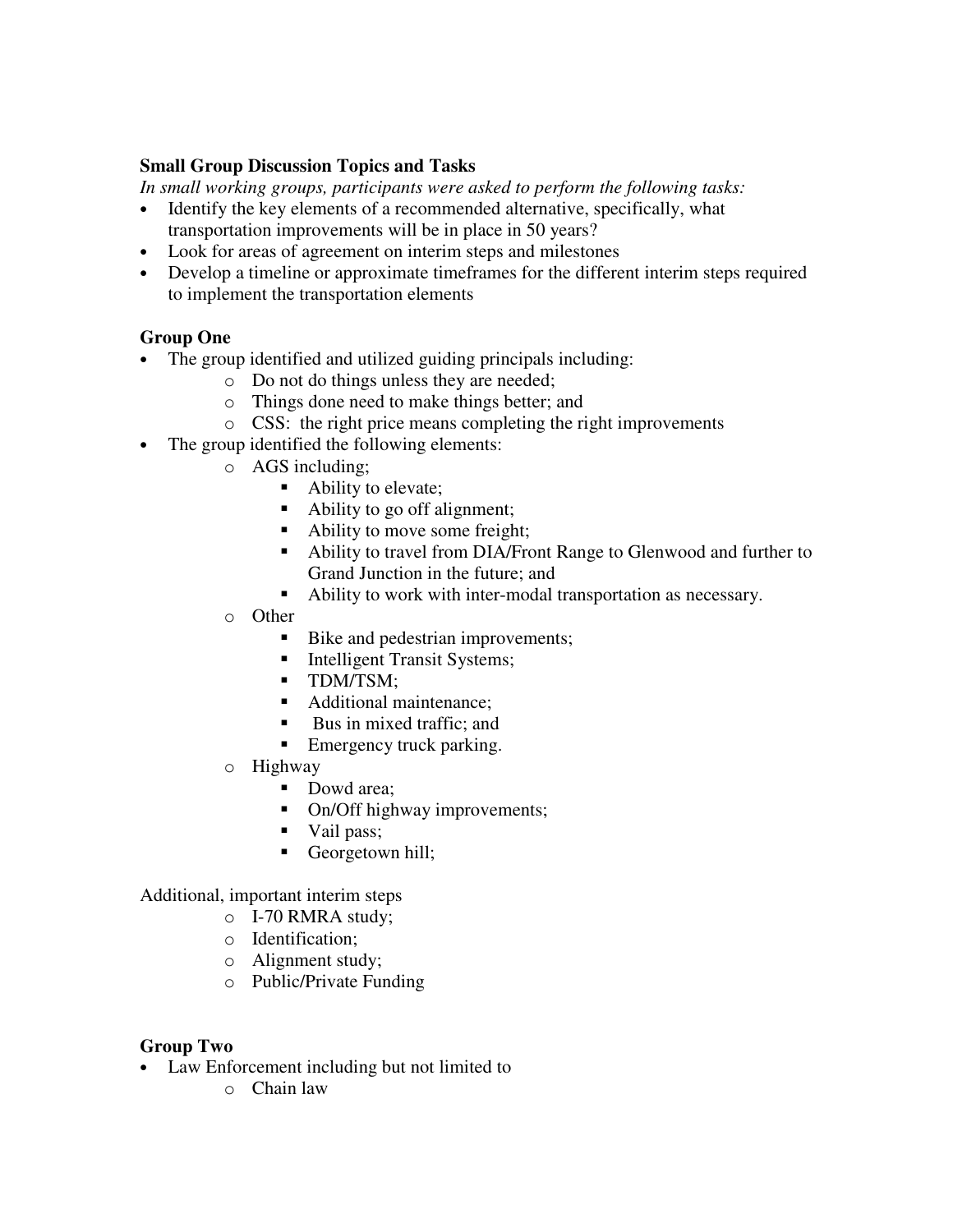- o Speeding
- o Driver behavior
- Mixed strategies
	- o Maintenance of transportation system
	- o Safety improvements
	- $\circ$  TSM/TDM including truck parking
	- o CSS mitigation community, economic, environmental
- Transit
	- o AGS: DIA to Grant junction
	- o Ability to deviate from the right of way
	- o Integrated with local transit service
	- o Vail to eagle county airport transit corridor
- Roadway
	- o Low Hanging fruit/most impactful projects
		- Interchanges
		- Curve smoothing
		- Safety improvements
		- Law enforcement
	- o Major project priorities
		- Floyd Hill to Twin Tunnels
	- o Empire Junction
		- West Vail Pass
		- East Portal
	- o Dowd Canyon: Higher priority if linked to Eagle County Most of the minimal actions and interchange improvements from PEIS
		- Clear Creek: Floyd hill to twin tunnels
		- Solution gives 6 lanes, frontage road, bike trail and transit.
			- Not laid out horizontally
			- Tunnel or vertical solution
			- Mitigated construction impacts by providing an alternative
	- o Fall River Road: curve smoothing
	- o East Portal: Eisenhower Tunnel: eastbound
	- o Summit: 6 lanes through out
	- o Vail Pass: truck separation and curve smoothing (West Vail Pass)
	- o Wolcott: curve smoothing
- Implementation Studies
	- o State-wide transit plan
	- o Bond quality stated preference survey
	- o I 70 Coalition transit Study
	- o Rocky Mountain Rail Feasibility Study
	- o Rail Governance Study
	- o Gaming Area EIS
	- o PEIS Record of Decision
	- o Tier II Studies
	- o RFTA BRT Study
	- o Transit Priorities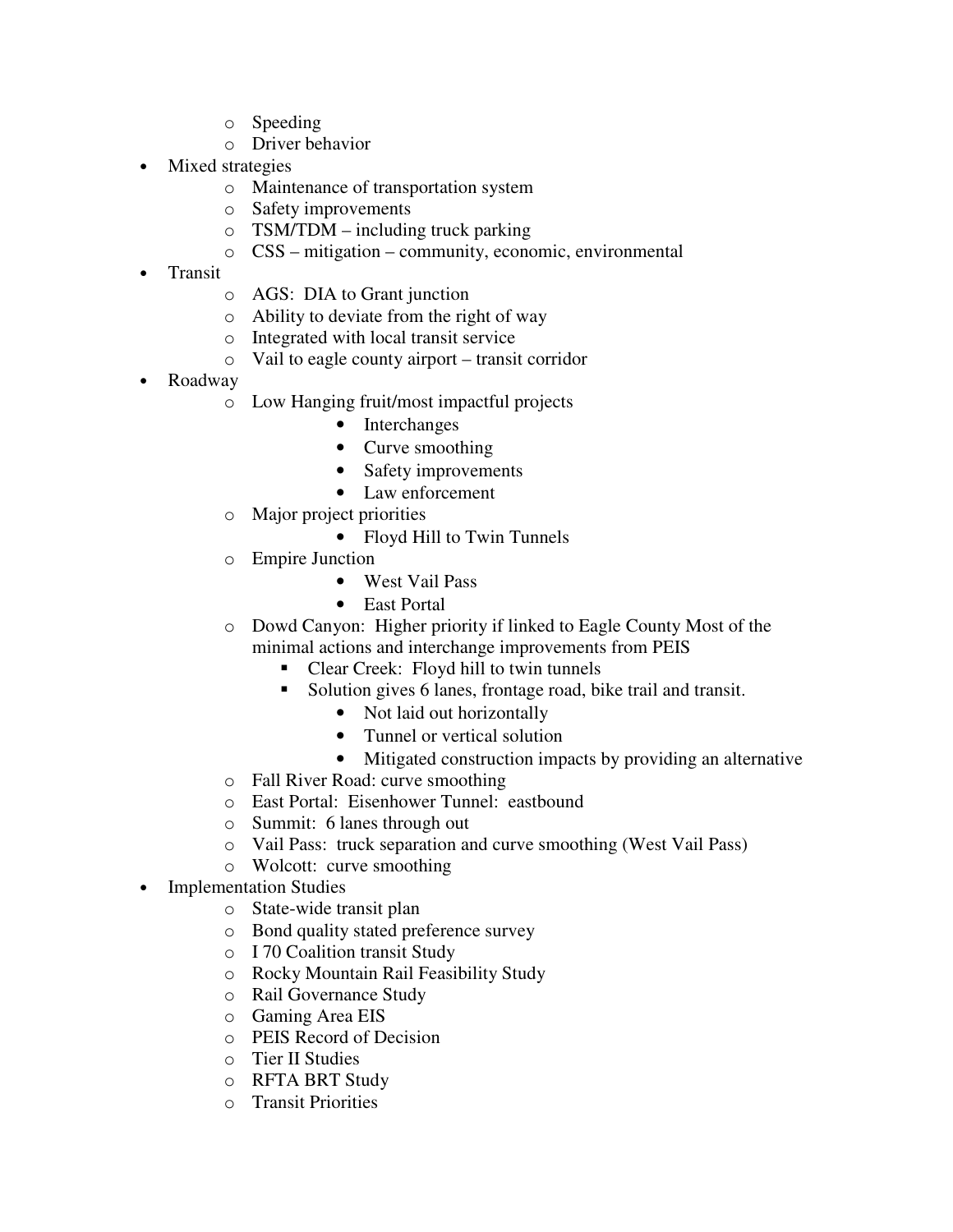- Eagle County Airport to Vail (may be different service from mainline transit)
- DIA to Summit County
- **Summit to Vail**
- Eagle County to Grand Junction
- **Spurs: Steamboat, Breckenridge, and others**
- **Strategy** 
	- o Develop a funding strategy
		- Public private
		- All levels of government
		- **Ballot initiative**
	- o Work on concurrent implementation: transit/highway and seek funding for both
	- o Outreach: public, legislature, governments
	- o Public support for funding
		- Demonstration project? Help to gain support

Group participants discussed the percentage in Senate Bill One that is set aside for transit. The group only focused on areas of agreement.

# **Group Three**

- What: Transportation that is self-sustaining, renewable, and responsive to future trends
	- o Mass transit
		- **Buses**
		- Connectivity with local entities and system wide
		- $AGS$
	- o Highway
		- Safety and efficiency improvements
		- 6 lanes through Idaho Springs
			- Establish a proven need
			- Consider community design requirements
- How
- o Highway
	- Safety and efficiency improvement
	- **Bus service**
	- In addition to TSM look for other ways of increasing capacity
	- $\blacksquare$  If 6 lanes:
		- Establish proven need
		- Consider community design requirements
		- Towns last and to agreed upon specifications
		- AGS (the group was not in agreement when AGS should be built)
	- AGS
		- Beginning now
			- o Statewide governance and plan (consider MOU)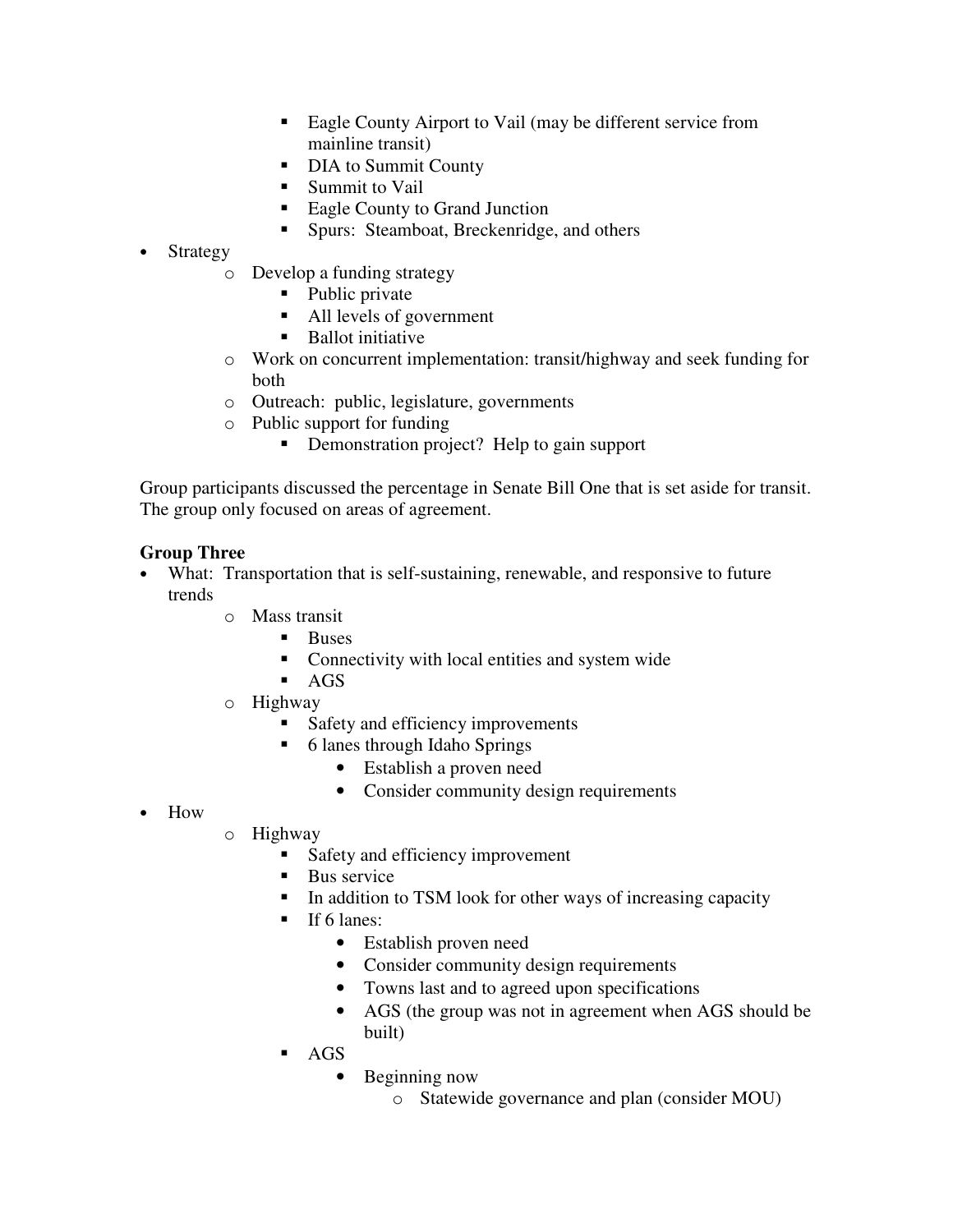- o Ridership
- o Technology choice coordinated at national level
- o Cost feasibility
- Learn from buses and recognize different systems

# **April 24**

### **Opening Remarks April 24: Russell George, Director CDOT**

- Sincere thanks to all members of the CE for their considerable work and dedication to the process, especially given the difficult and important nature of the issues at hand
- Already, no matter how discussions conclude, more progress has been made on the future of the corridor by the CE than in any other recent era or effort
- Hopefully any improvement in working relationships and collaboration can continue

#### **Elements of a Potential Recommended Alternative**

The following elements have broad support from the CE:

#### **1. A Vision for Collaboration on the I-70 Mountain Corridor**

The connectivity among the front range, the mountains, and the west slope is essential to the statewide economy, its communities and quality of life. In defining desirable travel demands, there is a fundamental link between broader land use planning and transportation planning. A vision for the future of Colorado should inform transportation decisions, rather than being driven by them. To achieve desirable and sustainable solutions for transportation in the I-70 Mountain Corridor ongoing consultation and collaboration among stakeholders throughout the corridor is essential.

#### **2. Overall Criteria for Solutions**

Guiding principles for transportation improvements in the corridor are:

- Only build what is needed
- All improvements should make the corridor, its environments and communities better

Solutions for the I-70 mountain corridor should provide flexibility and choices for users; the ultimate solution will need to include both transit and highway improvements to meet our expectations.

• The solution should improve mobility and safety for all users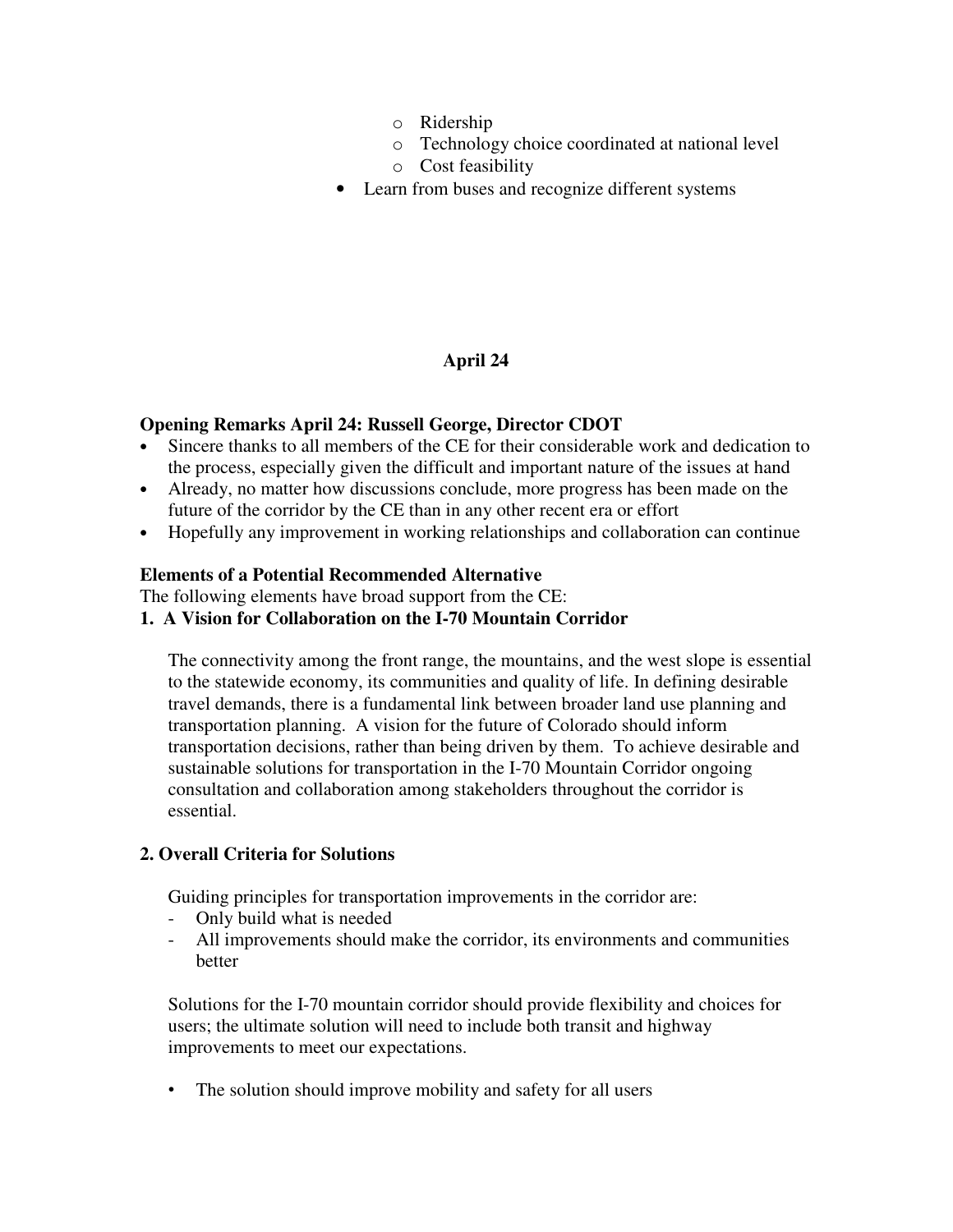- The solution should be economically viable over the long term.
- It should be responsive and adaptive to broader global trends such as climate change that will affect the way we make travel decisions into the future.
- The solution should preserve, and restore or enhance ecosystem functions. While impacts are likely, a mitigation framework should be developed for avoidance and mitigation
- The solution should preserve, restore and enhance community and cultural resources.
- The solution will meet all environmental and legal requirements.
- I-70 has the opportunity to be an exemplary model for transportation design that makes the journey a positive part of the overall experience.

### **3. Background on Elements of Recommended Alternative**

We all support the need to come to closure on the PEIS process and move the decisionmaking process forward for the corridor. In aspiring to develop a compelling and functional solution for the corridor, we recognize there is a tension between locking in certain decisions now to allow implementation to move forward and the ongoing need to collect and respond to new information about how mode choices will ultimately affect travel, communities, and the environment in the corridor.

As such, our recommendations for the alternative in the Final PEIS include the following components:

- Support for non-infrastructure related efforts including transportation demand management strategies, traveler education, enforcement and bus services that can be implemented immediately and will improve current conditions.
- Concurrently pursue specific highway elements that will provide safety and mobility improvements to existing conditions and continuing the processes necessary to plan and implement an AGS system in the corridor.

#### **4. Non-Infrastructure Related Components**

CE recognizes that there are strategies that can begin today to address some of the issues in the corridor.

As its primary recommendation in this area, the CE supports the I-70 Coalition's and others efforts to implement transportation demand management strategies now.

In particular, the CE has discussed the following actions:

- Bus service in mixed traffic that can address immediate demand
- Increased enforcement
- Driver education
- Programs for trucking traffic flow and emergency parking
- Utilization of transportation infrastructure in and adjacent to the corridor.
- Use of technology advancements and improvements which may increase capacity without additional infrastructure.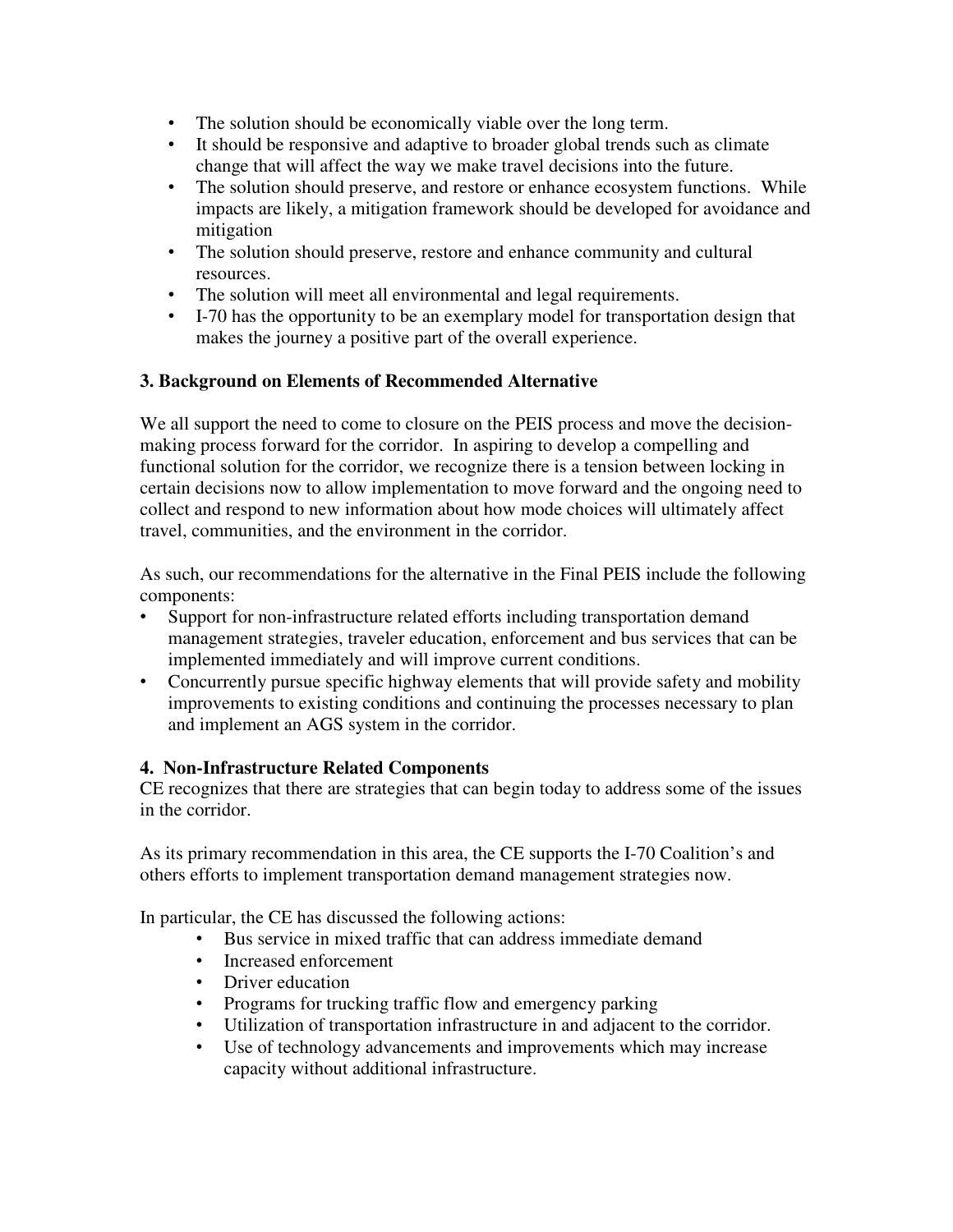# **5. AGS Component**

- AGS throughout the entire corridor with connectivity beyond the corridor is part of the long-term vision.
- More information is needed through existing ongoing studies and Tier 2 analysis before decisions can be made regarding the following elements of the AGS:
	- Precise alignment within the corridor
	- Specific AGS technology
	- Funding requirements or sources
- The CE recommends the following information is necessary to move forward with the implementation of an AGS system in the corridor:
	- Land use study that identifies possible stations and needs (currently being conducted by the I-70 Coalition)
	- RMRA Feasibility Study
	- A statewide governance entity to manage and operate a transit system
	- Interface with existing and future transportation systems in the state and nation

# **6. Highway Component**

- **Safety and mobility improvements** are needed to address the current conditions in the corridor and help the corridor respond to future demands. The CE has identified and agreed upon the following safety and mobility improvements that should begin now (not necessarily in the following order of priority):
	- A 6 lane component from Floyd Hill through the Twin Tunnels that will include a frontage road from Hwy 6 to MM 241 and bike trail and transit
	- Empire Junction
	- Dowd Junction
	-
	- East portal of the EJ Tunnel<br>• 6 Iane components through S • 6 lane components through Summit County
	- West Vail Pass truck separation and curve smoothing
	- Truck pullouts and parking
	- Other interchange improvements and curve smoothing described in the draft PEIS minimal action alternative

# **Discussion items regarding the above transportation improvements**

- US Army Corps of Engineers reminded the CE that there will be important considerations of any impacts to Clear Creek. During Tier 2 studies, it will be important to examine several options for construction and the mitigation of impacts to the Creek.
- CE members highlighted the need for a statewide transportation study. Transit for the corridor should not be considered in a vacuum but should be considered within the context of statewide transportation needs, modes and systems.
- Guiding Principles for improvements in the corridor should include: "Transportation improvements should not be developed unless they are needed" and "Any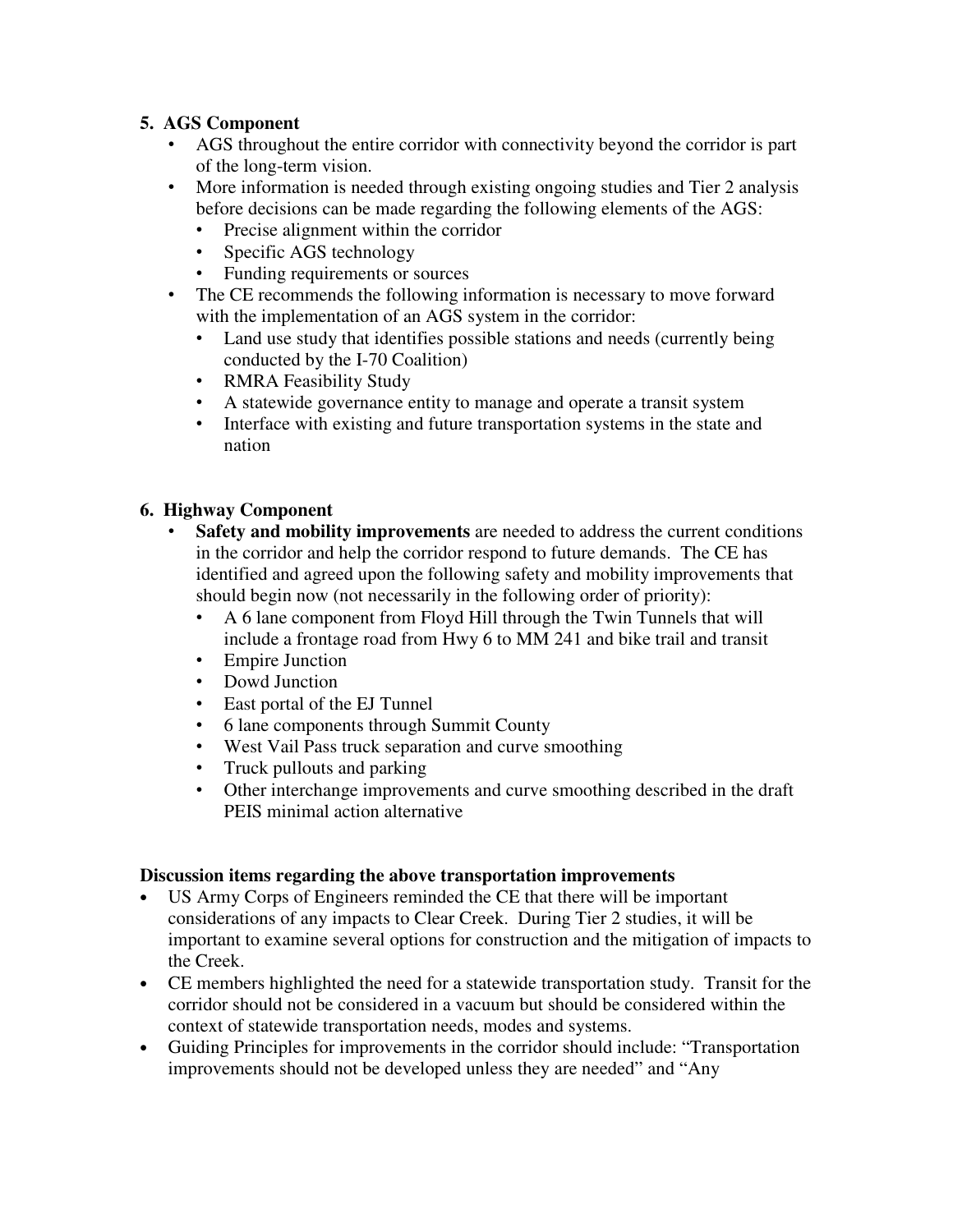transportation improvements should improve the environment and communities within the corridor."

• It is important to include specific language about commitments to corridor communities for Transportation decision making going forward in any CE agreement and FPEIS.

### **Uncertainty Regarding a 50 Year Vision and Transportation Improvements**

There is a high degree of uncertainty on several issues central to future transportation improvements in the corridor, especially for a 50 year timeframe

- It is expected that fossil fuel and petroleum availability will decrease, and prices may increase dramatically. However, it is difficult to estimate the rate and extent of cost increases.
- It is difficult to predict which technological advancements in technology for transit or personal vehicles.
- Climate change and/or environmental considerations may heavily influence public policy decisions, consumption patterns and transportation.
- Regarding transit, it is not yet clear which agency will assume the lead role for ridership and environmental impact studies and which, if any, governing body will administer a transit system. Also, absent complete ridership and feasibility studies, it is difficult to be precise about the likelihood and desirability of a fixed guideway system.

# **Planning Transportation Improvements in the Face of Uncertainty**

- In order to be useful and durable, any agreement of the CE and any preferred alternative needs to:
	- o Provide meaningful guidance for improvements in the short term
	- o Be flexible and capable of adapting to future conditions and needs
- It may be useful to pick an interim target date or year by which certain tasks should be accomplished, and to identify a "check-in" or evaluation of conditions, needs and the efficacy of any improvements during that time period
	- o 2025 was suggested as a potentially useful target year
	- o CE members agreed that highest-priority safety and efficiency improvements should be completed by this date
	- o There was not complete agreement among CE members whether an AGS can be constructed and in operation by this date.
	- o All agreed that while feasibility and ridership studies must be completed before conclusions can be made about the timing or certainty of developing an AGS, there must be a meaningful commitment towards the examination and development of transit systems in the corridor.
	- o Some suggested that the most difficult areas to expand highway capacity, such as through corridor communities, should wait until the highest priority safety and efficiency improvements and meaningful steps towards the development of AGS have been completed.

#### **Public Comment on the Collaborative Effort**